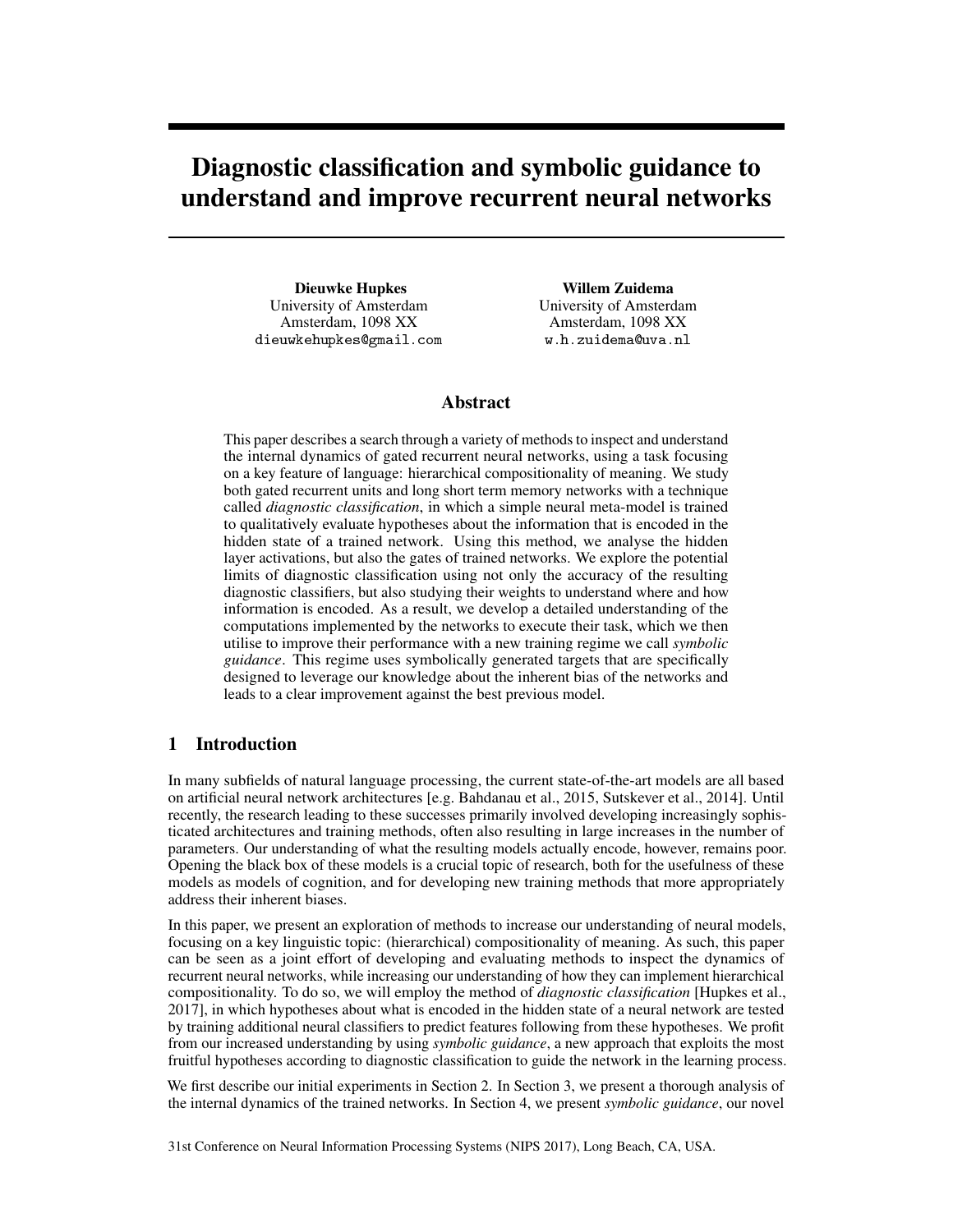training method. Throughout the paper, we provide several suggestions for further research, and we finish with a discussion on what our search through methods of analysis has brought us by focusing on the question central to this workshop: *What now?*

## <span id="page-1-0"></span>2 Hierarchical compositionality in recurrent neural networks

We work with the toy task of processing sentences from a lexical *arithmetic language*, consisting of spelled out, nested, arithmetic expressions [for more details, see [Veldhoen et al., 2016\]](#page-8-3). These sentences comprise sequences of brackets, operators  $(+ \text{ and } -)$ , and digits  $([-19, \ldots, 19])$ , that are all represented by 2-dimensional word embeddings. The deep hierarchical structure and symbolic nature of this task allows us to isolate the aspect of hierarchical compositionality, while providing us with the luxury of formulating clear symbolic hypotheses about how they may be processed, which is usually not possible when working with natural data. A formal description of the grammatical sentences of this language can be found in Figure [1.](#page-1-1)

<span id="page-1-1"></span>

|       | Form                                                                     | <i>Meaning</i>                              |
|-------|--------------------------------------------------------------------------|---------------------------------------------|
|       | $\{\text{minus ten, minus nine}, \ldots, \text{nine}, \text{ten}\}\$     | $\{-10, -9, \ldots, 9, 10\}$                |
| $L_k$ | $\{(l_m x l_n)   l_m \in L_m, l_n \in L_n, x \in \{+, -\},\}$<br>$m+n=k$ | $\langle l_m \rangle x \langle l_m \rangle$ |

Figure 1: Formal description of the sentences s in the arithmetic language and their meanings  $\langle s \rangle$ .

In a first series of experiments, we assess to what extent gated recurrent networks can learn to correctly process the deep hierarchical structure of sentences from the arithmetic language, without being provided any explicit feedback on this structure.<sup>[1](#page-1-2)</sup> We now first provide a global explanation of the workings of the two models that are our focus of study: Long Short Term Memory networks [LSTMs, [Hochreiter and Schmidhuber, 1997\]](#page-8-4), and Gated Recurrent Units [GRUs, [Cho et al., 2014\]](#page-8-5).

#### 2.1 Models

Gated neural networks are an extension of simple recurrent neural networks [SRNs, [Elman, 1990\]](#page-8-6), proposed to mitigate vanishing or exploding gradient problems that arise when recurrent networks are trained with backpropagation through time [\[Hochreiter and Schmidhuber, 1997\]](#page-8-4). In this paper, we focus on two common versions of recurrent neural networks: LSTMs and GRUs.

LSTM An LSTM unit has three gates, that together modulate the recurrent information flow in the network. The gate values are computed considering the previous hidden layer activation and the current input:

$$
\mathbf{f}_t = \sigma(\mathbf{W}_f \mathbf{x}_t + \mathbf{U}_f \mathbf{h}_{t-1} + \mathbf{b}_f) \tag{1}
$$

$$
\mathbf{i}_t = \sigma(\mathbf{W}_i \mathbf{x}_t + \mathbf{U}_i \mathbf{h}_{t-1} + \mathbf{b}_i) \tag{2}
$$

$$
\mathbf{o}_t = \sigma(\mathbf{W}_o \mathbf{x}_t + \mathbf{U}_o \mathbf{h}_{t-1} + \mathbf{b}_o) \tag{3}
$$

where  $\sigma$  denotes the logistic sigmoid function. The forget gate  $f_t \in \mathbb{R}^h$  and the input gate  $i_t \in \mathbb{R}^h$ together determine to what extent the content of the memory  $c_t \in \mathbb{R}^h$  cell is updated:

$$
\mathbf{c}_t = \mathbf{f}_t \odot \mathbf{c}_{t-1} + \mathbf{i}_t \odot \tanh(\mathbf{W}_c \mathbf{x}_t + \mathbf{U}_c \mathbf{h}_{t-1} + \mathbf{b}_c)
$$
(4)

where  $\odot$  denotes the element wise product. The forget gate regulates how much of its previous activation is memorised, whereas the input gate determines how much of the recurrent activation is taken into account. With a completely closed forget gate  $(f_t = 0)$  and a completely open input gate  $(i<sub>t</sub> = 1)$ , the activation of the memory cell matches the standard SRN activation; closing the input gate and opening the forget gate has as result that the previous memory activation is retained. The final hidden layer activation is modulated by the output gate:

$$
\mathbf{h}_t = \mathbf{o_t} \odot \tanh(\mathbf{c}_t) \tag{5}
$$

The output gate can thus completely reset the hidden state of the network if it is set to 0, while setting it to 1 results in merely copying the memory content.

<span id="page-1-2"></span><sup>1</sup>The network is trained using a mean squared error loss of a linear output unit against the meaning of the expression (i.e. its outcome) as target.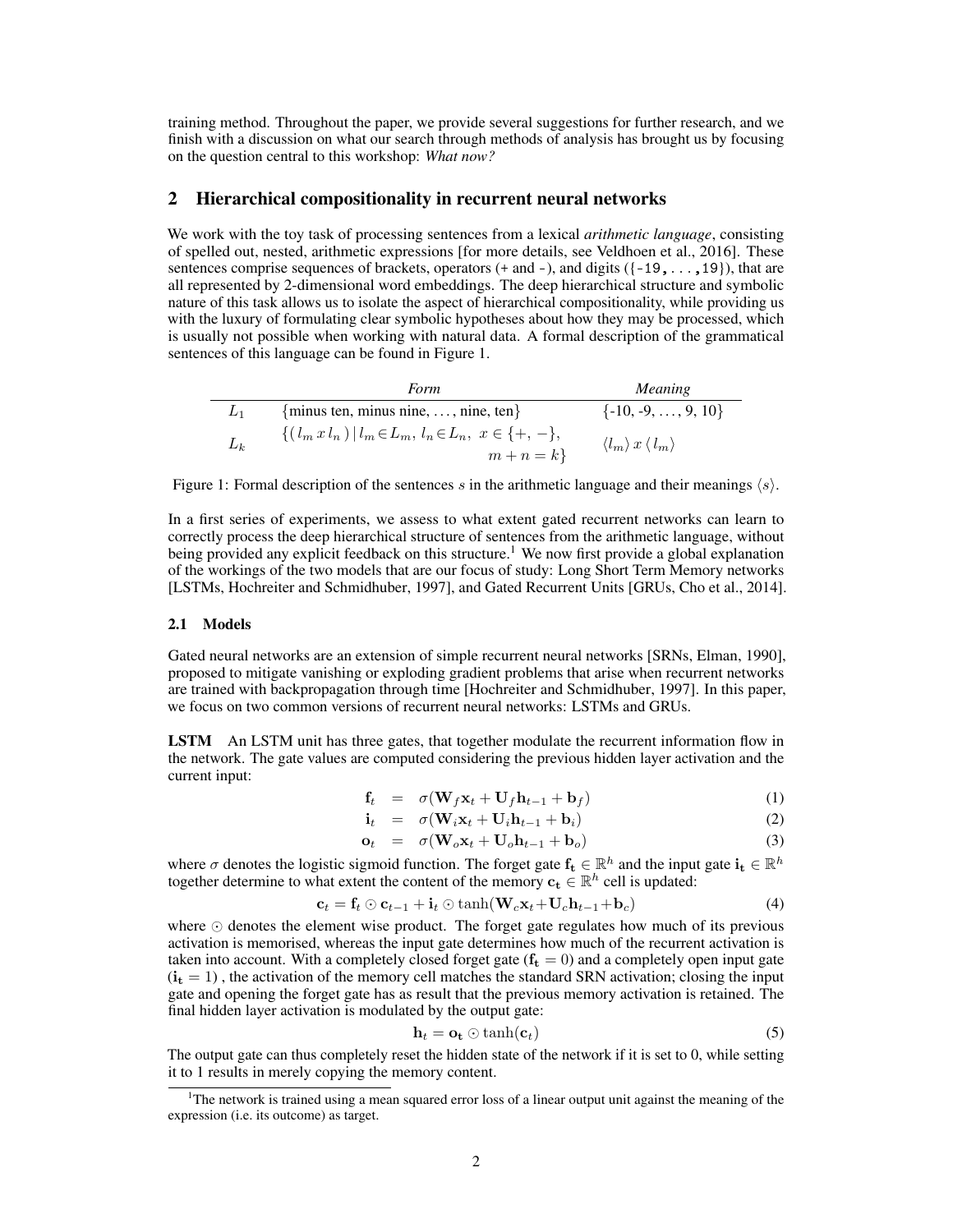GRU Contrary to an LSTM unit, a GRU has only 2 gates, that are computed analogously to the LSTM gates, but have different functions.

$$
\mathbf{r}_t = \sigma(\mathbf{W}_r \mathbf{x}_t + \mathbf{U}_r \mathbf{h}_{t-1} + \mathbf{b}_r) \tag{6}
$$

$$
\mathbf{z}_t = \sigma(\mathbf{W}_z \mathbf{x}_t + \mathbf{U}_z \mathbf{h}_{t-1} + \mathbf{b}_z) \tag{7}
$$

The *reset* gate  $\mathbf{r_t} \in \mathbb{R}^h$  is used to compute the candidate hidden layer activation for the next time step, and thus determines to what extent the candidate activation depends on the input and the previous hidden layer activation.

$$
\tilde{\mathbf{h}}_t = \tanh(\mathbf{W}\mathbf{x}_t + \mathbf{U}_h(\mathbf{r} \odot \mathbf{h}_{t-1}) + \mathbf{b}_h)
$$
\n(8)

On the one extreme, the previous activation is not considered at all, and the candidate activation matches the feedforward activation considering the input ( $\mathbf{r_t} = 0$ ). When  $\mathbf{r_t} = 1$ , on the other hand, the candidate hidden layer activation is equal to the activation of an SRN. The update gate  $z_t \in \mathbb{R}^h$ determines the proportion of a hidden unit's previous activation  $h_{t-1} \in \mathbb{R}^h$  that is retained, and how much it is updated with  $\tilde{\mathbf{h}}_t$ :

$$
\mathbf{h}_t = \mathbf{z}_t \odot \mathbf{h}_{t-1} + (1 - \mathbf{z}_t) \odot \tilde{\mathbf{h}}_t, \tag{9}
$$

When  $z_t \approx 1$  the unit functions as a memory, keeping its previous activation. For small  $z_t$ , the unit is updated to match the candidate activation.

## 2.2 Results

We train 20 GRU and 20 LSTM model instances with one hidden layer with 15 hidden units and one output unit to predict the outcome of an arbitrarily sampled subset of expressions from L1, L2, L4, L5 and L7 (3000 expressions from each subset). Different runs differ with respect to weight intialisation and the exact sentences in the training set. Word embeddings are updated during training.

We test all models on a large sample of expressions from  $\{L1, \ldots, L9\}$ . In Figure [2,](#page-2-0) we plot a summary of the results. All models perform well above an SRN baseline and learn to generalise to both longer and shorter unseen sequences, as demonstrated by the smooth curve of the models' performance. The LSTMs perform better on average, while the performance of the best GRU and best LSTM model (decided by L9 performance) is comparable.

<span id="page-2-0"></span>

Figure 2: Mean absolute error of 20 runs of training for GRU and LSTM models.

## 3 Analysis

The initial results provide a convincing demonstration that both GRU and LSTM models have learned to interpret – to some extent – the compositional structure of expressions from the arithmetic language, and can use this to compute their meaning. We now proceed with analysing their internal behaviour, aiming to discover *how* they do this, and how they can be improved.

#### 3.1 Diagnostic classification

In our experiments we use a technique called diagnostic classification [Hupkes et al.](#page-8-2) [\[2017\]](#page-8-2). Diagnostic classification is based on the idea that if a model is using certain information during processing, it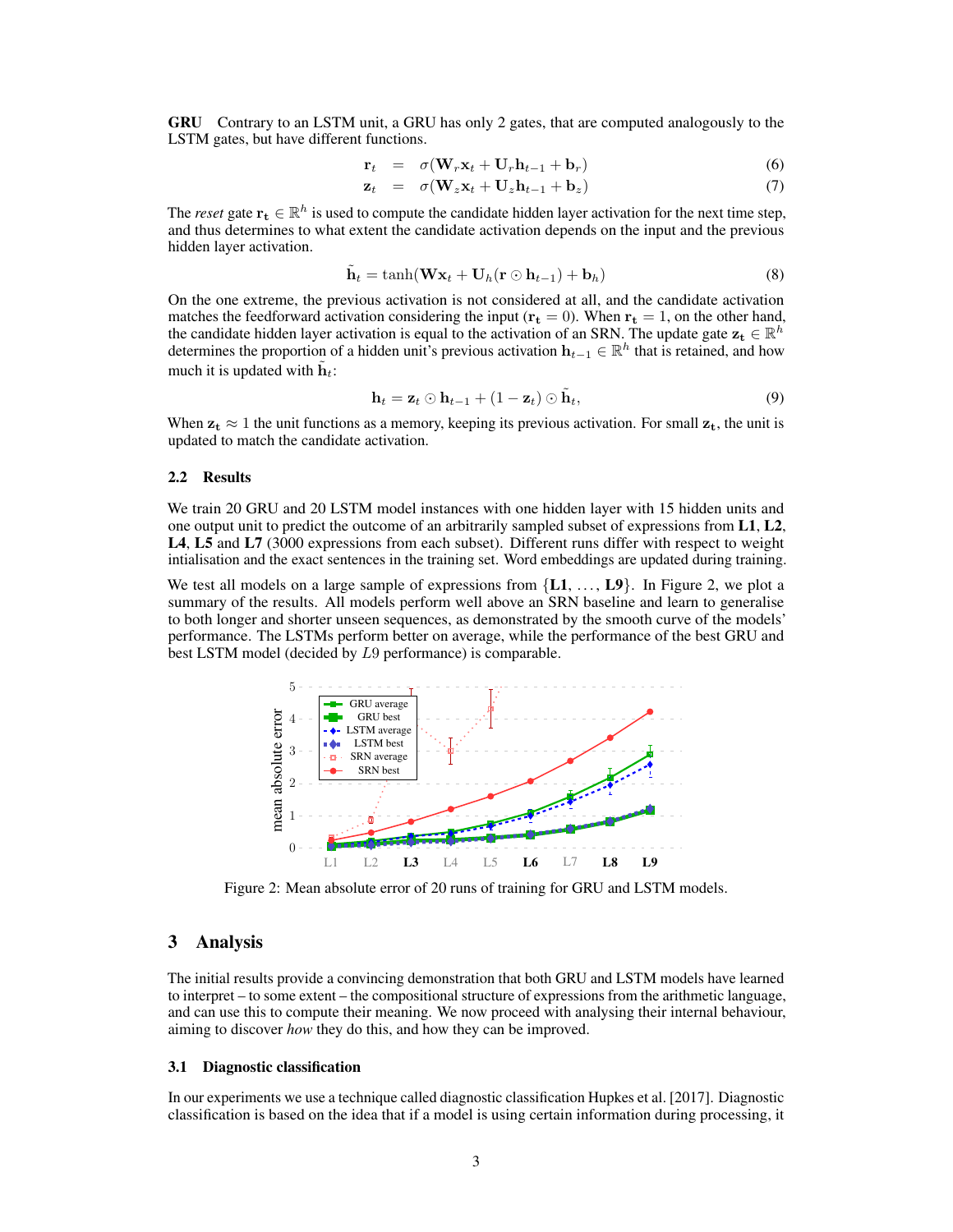should be possible to predict this information from its (hidden) state space, using a relatively simple readout model (e.g., a linear classifier). To test whether networks are computing or representing a certain variable or feature, an additional (neural) model is trained to predict the value of this variable or feature at each point in time from the states a network goes through while processing sentences. The accuracy of this model (the diagnostic classifier) is then taken as a qualitative measure of the extent to which this information is computed by the original model.

## 3.2 Symbolic strategy

Veldhoen et al. find that the models they train to compute the meaning of expressions of the arithmetic language follow a *cumulative strategy*, in which digits are integrated at the moment they are encountered during processing.<sup>[2](#page-3-0)</sup> Two important components of this strategy are the subtotal – which represents the intermediate prediction of the outcome of the expression according to the cumulative strategy – and the operator mode, used to integrate the next digit with the subtotal. Figure [3](#page-3-1) contains some examples of expressions and the corresponding sequences of values for mode and subtotal.

<span id="page-3-1"></span>

| stack all | 语语语语语语语句句句画画                                                                | - mmm 98888888888888              |                                   |
|-----------|-----------------------------------------------------------------------------|-----------------------------------|-----------------------------------|
| mode      |                                                                             | --------------------------------- |                                   |
|           | $\cdot$ ((((3 - 1) - -5) - 4) - 2) (3+(4 - (5+(1+-3))))) (3+(1+(-2+(4+3)))) |                                   |                                   |
| subtotal  | 0 0 0 0 3 3 2 2 2 7 7 7 3 3 3 1 1                                           | 03337779911444444                 | 0 3 3 3 4 4 4 2 2 2 6 6 9 9 9 9 9 |
| stack min | G<br>ıн                                                                     | 디디디픽픽픽티                           |                                   |
|           | (a) Left-branching, minus                                                   | (b) Left-branching, mixed         | (c) Right-branching, plus         |

Figure 3: Three expressions and the values of mode and subtotal during processing, plus two different examples of stacks used to compute the current mode.

Operator mode A possible way to compute the mode is to store the current mode on a stack whenever an opening bracket is encountered, and pop the next mode from the stack whenever a bracket closes (upper blue stack in Figure [3\)](#page-3-1). Although elegant for its simplicity, this solution is not consistent with the apparent ease of processing left-branching expressions, which in the described strategy require heavy employment of the stack. The more difficult right-branching expressions instead, lead to accessing the stack only when all computation is already finished (e.g. Figure [3b](#page-3-1) and [3c\)](#page-3-1). An alternative possibility is to begin to employ the stack only when brackets are preceded by a minus (lower, red stack in Figure [3\)](#page-3-1). The stack for the latter strategy is shorter, and remains primarily empty for left-branching expressions (see Figure [3a\)](#page-3-1).

Diagnostic Classifiers We train diagnostic classifiers to confirm that the networks are in fact integrating digits with the subtotal in a cumulative fashion, and find that indeed even for long sequences both the operator mode and the subtotal of the cumulative strategy are predicted from the hidden states with a very high accuracy for both GRU and LSTM models (not plotted). But how is this operator mode computed? One feature that distinguishes the full-stack computation of the operator mode from the one where the stack is only employed after a minus (upper blue and bottom red stack in Figure [3,](#page-3-1) respectively), is that the latter requires keeping track of the *scope* of minus operators. We train diagnostic classifiers to test if the hidden state encodes the property of being within the scope of at least one minus (we call this feature  $\min$ us\_scope1+), and how many closing brackets should still be seen to close this scope (close\_minus\_scope1+). Consider Figure [4](#page-4-0) for a worked out example of an expression and the values these variable take as the expression progresses.

In Figure [5a,](#page-4-1) we see that virtually all networks maintain a representation of minus\_scope1+ during processing. Furthermore, the error on the prediction of the number of closing brackets that need to be encountered to close the scope of the minuses is very low (Figure [5b\)](#page-4-1), indicating that minus\_scope1+ is indeed a salient feature for the network. Additional diagnostic classifiers (results not plotted), show that also the scope of minuses of deeper levels (minuses that are within the scope of another minus, such as minus\_scope2+ in Figure [4\)](#page-4-0), can be inferred from the hidden states of the networks.

<span id="page-3-0"></span><sup>2</sup>An alternative strategy is be to follow a *recursive* algorithm, storing the outcomes of subtrees on a stack and integrating them only at the end of the expression when all brackets are closed.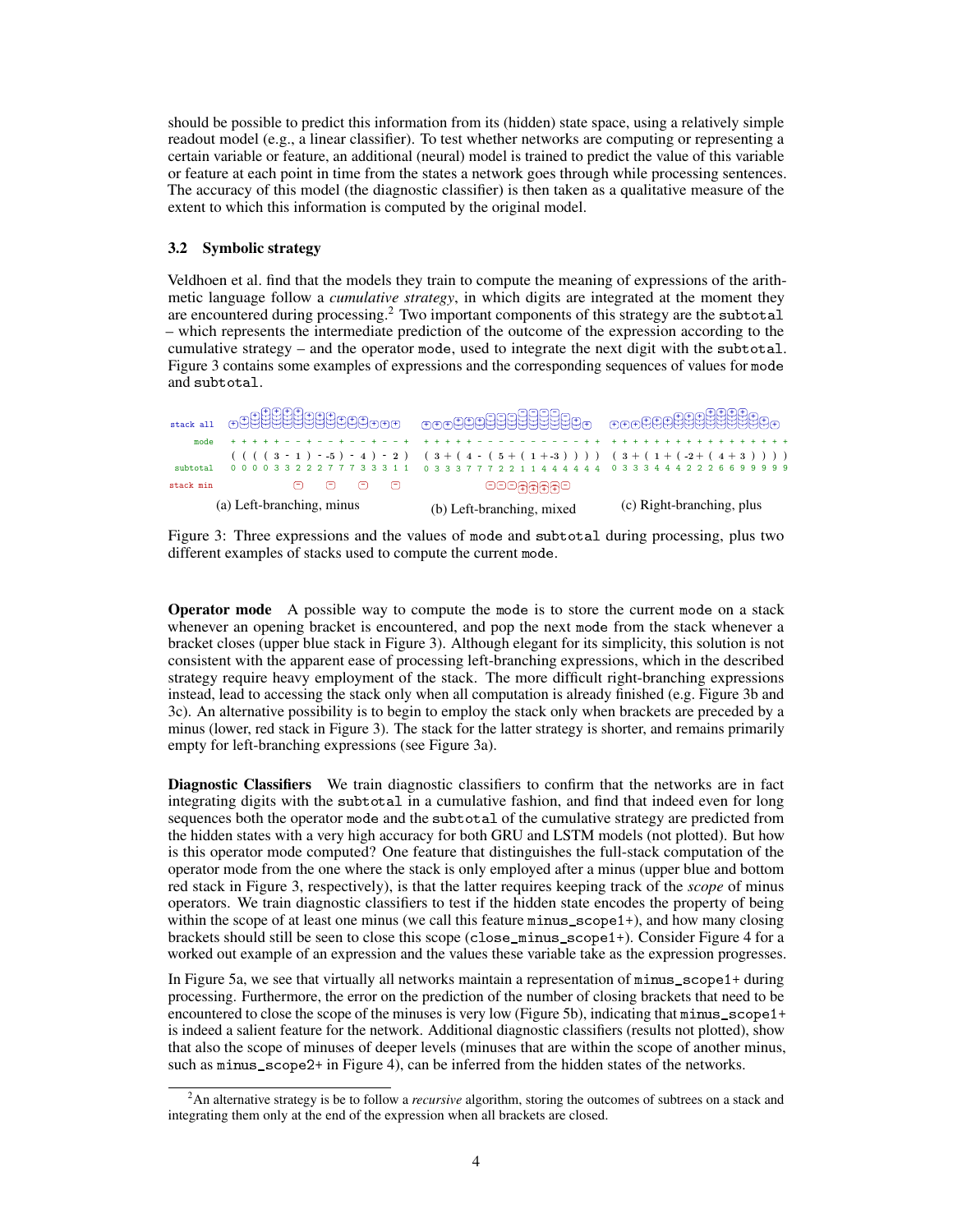<span id="page-4-0"></span>

Figure 4: Example sentence plus the values of different features during processing. For clarity reasons, zero values of binary features are not printed.

<span id="page-4-1"></span>

Figure 5: Binary accuracy of diagnostic classifiers trained on predicting the features minus\_scope1+ (left) and close\_minus\_scope1+ (right) from the hidden layer activations of trained models.

#### 3.3 Utilising Diagnostic Classifiers

Aside from providing a way to quantitatively determine whether information is encoded in the hidden states of a network, diagnostic classifiers can be also used to inspect where and how this information is represented. There are many possible ways to do so, we present one case study that revolves around understanding how information and processes are distributed and located inside a neural network, an aspect which may play a role when one wants to re-utilise learned functions and address the problem of catastrophic forgetting [\[Goodfellow et al., 2013,](#page-8-7) [McCloskey and Cohen, 1989\]](#page-8-8).

In Figure [6](#page-4-2) we plot the values of the weights of the diagnostic classifiers trained to predict the variable minus\_scope1+ for the best GRU and LSTM models. Looking at these weights, the representation of this variable seems to be distributed over several different units, that are connected to the diagnostic classifier with a high weight. To measure the contributions of different units of the network to the final accuracy, we test how well individual weights of the diagnostic classifier predict the feature on their own, when all other weights of the classifier are set to 0. The result of this masking experiment tells a different story than the weights visualisation: in both the LSTM and GRU model, there is one single unit that can predict minus\_scope1+ with almost perfect accuracy on its own, without using any of the other units (Figure [7a](#page-5-0) and Figure [7b,](#page-5-0) colours match the weight visualisation in Figure [6\)](#page-4-2). Whether this is an artefact of the training regime leaving traces of previous attempts to solve the problem, a way to ensure robustness of the network, or simply a consequence of the fact that different functions implemented by the network are related, it is certainly worth exploring further.

<span id="page-4-2"></span>

Figure 6: Diagnostic classifier weights to predict minus\_scope1+.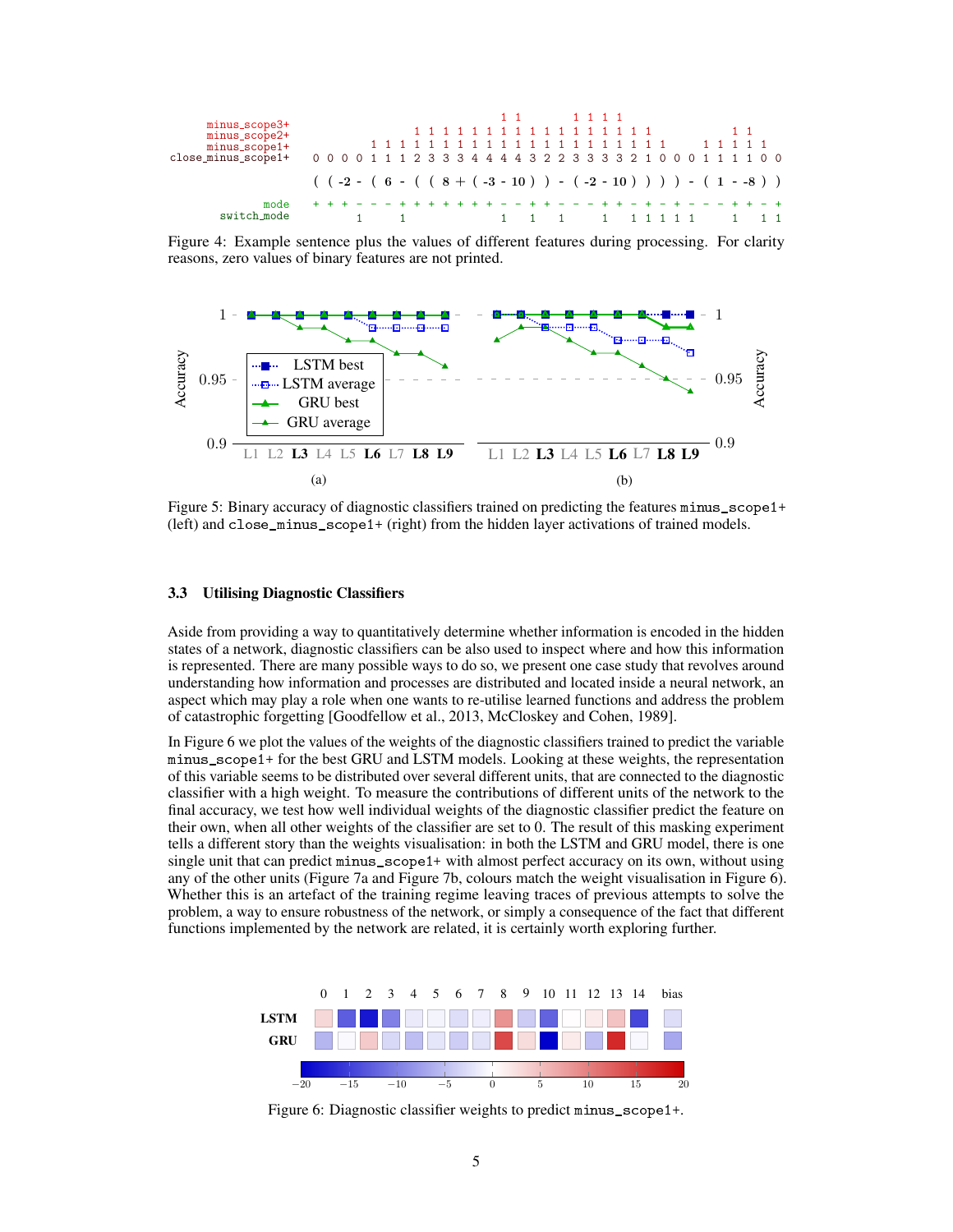<span id="page-5-0"></span>

Figure 7: Accuracy of individual diagnostic classifier weights in predicting minus\_scope1+.

#### 3.4 Diagnosing gates

[Hupkes et al.](#page-8-2) propose that diagnostic classifiers may also be used to diagnose gates. We investigate this possibility by focusing on the gates of the best performing GRU model. As the function of gates is fundamentally different from the function of the hidden units – they are meant to modulate information flow rather than to encode and memorise information and develop representations – the types of hypotheses for gates differ from hypotheses for the hidden layer activations. For instance, a gate would not likely maintain a prediction of the subtotal, as this is not impacting *how* information should be processed by the hidden layer, $3$  but it may contain information about the operator mode. We train diagnostic classifiers to predict minus\_scope1+ and close\_minus\_scope1+, whether the mode should be switched in the current time step (switch\_mode) and what the current mode is.

From the results (Figure [8a\)](#page-5-2) we can see that minus\_scope1+ and close\_minus\_scope1+ are much better represented by the gates than the operator mode. This is in itself not surprising, as under the hypothesised strategy the former two are sub-features used to compute the latter, and confirms our current strategy hypothesis. Interestingly, contrary to the hidden layer, the computation of minus scope1+ seems to be distributed over the gate values, with no single gate value predicting it with high accuracy on its own (Figure [8b\)](#page-5-2). In the light of the difference in function of the gates and the hidden layer, this is not entirely surprising: where the hidden layer is required to keep track of minus\_scope1+, the gate units have to use this information to decide how much every network unit should contribute to the next timestep. Furthermore, whereas a hidden layer unit can send information to all gates, a gate unit impacts only one hidden layer unit, making distribution of information over the gates more essential.

Another striking observation is that for this particular model, the update gate (left bars in Figure [8a\)](#page-5-2) outperforms the reset gate (right bar) for all features. Both the division of work between gates as well as their exact function is a largely unexplored area, that is most certainly worth exploring. From these results only it is not possible to draw definite conclusions, but it demonstrates that diagnostic classifiers can provide further insights in such a quest.

<span id="page-5-2"></span>

(a) Diagnostic classification accuracy (b) Masked weights for in\_1minus\_scope diagnostic classifier Figure 8: Diagnosing the gates of the best GRU model

<span id="page-5-1"></span><sup>&</sup>lt;sup>3</sup>And in fact, a diagnostic classifier to predict this value from the gates has a very low accuracy, see Figure [8a.](#page-5-2)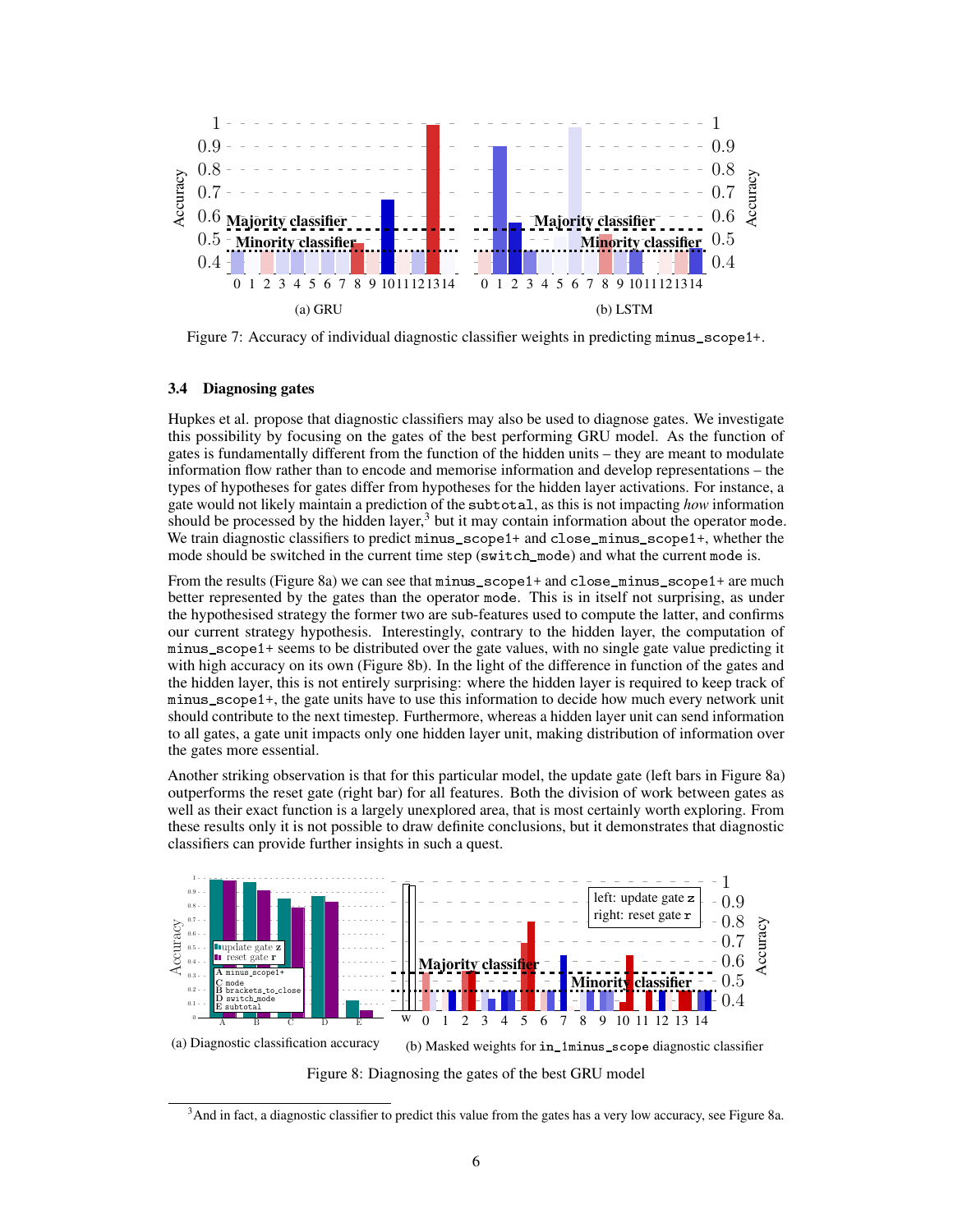## 4 Symbolic Guidance

In the previous section we explored different methods to qualitatively and quantitatively study recurrent neural networks, and suggested several possible paths for future research. In this section, we explore one such path, examining a method to employ the insight in the internal dynamics of a model to improve it in a more targeted way, that we call *symbolic guidance*.

The idea of symbolic guidance is to train a network not only directly on its target, but to provide additional intermediate targets that provide information to steer the model in the direction of a desired solution. Oftentimes, such targets will be motivated by an external symbolic model of the task at hand, but also different targets may be chosen.<sup>[4](#page-6-0)</sup> In our case, the first choice of additional symbolic targets in this case study is the prediction of the subtotal of the cumulative strategy (see Figure [3\)](#page-3-1). This choice of target is hoped to specifically help with processing right-branching sentences, that appear to be difficult for all models.

#### 4.1 Training

We train 10 GRU and 10 LSTM model instances considering the error signal of two linear output units: one that is given the subtotal of the expression as described by the cumulative strategy, and one that has as target to predict the outcome of the entire expression at the end. To compute the gradients, we define a loss function that consists of 0.1 times the (mse) loss of the latter unit plus 0.9 times the (mse) loss of the prediction of the intermediate result. We train and test on the same data sets as before.

#### 4.2 Results and error analysis

<span id="page-6-1"></span>We plot the results of the training in Figure [9.](#page-6-1) For the LSTM we observe a clear improvement regarding both average and best performance. For the GRU model, providing additional targets did initially not seem to have had a positive effect. As our symbolical protocol was specifically designed to target sentences for which the previous models showed a low accuracy (in particular: right-branching sentences), we further study the results by adding a number of new subclasses to our test set.



Figure 9: Training with symbolic guidance.

Processing deep structures Natural language models are quite commonly evaluated on a fairly superficial basis, by considering the overall performance on the entire test set. The symbolic nature of the arithmetic language allows us to study in more detail the effect of the symbolic guidance on as structural level. In Figure [10](#page-7-0) we plot the performance of both the original models and the symbolically guided models on a wide range of different structures that may pose different processing difficulties. The LSTM models appear to have reached a solid improvement across all categories, showing a much more constant error profile for difficult and rarely seen categories. The GRU, on

<span id="page-6-0"></span><sup>4</sup>The method can be seen as an instance of multitask learning, which has been successfully applied to several different natural language processing tasks [e.g. [Collobert and Weston, 2008,](#page-8-9) [Søgaard and Goldberg, 2016\]](#page-8-10), but shows mixed results in general, due to the intricacy of finding appropriate auxiliary tasks [\[Bingel and Søgaard,](#page-8-11) [2017,](#page-8-11) [Alonso and Plank, 2016\]](#page-8-12). In symbolic guidance, this is not a concern, as auxiliary targets are motivated by diagnostic classification of already trained models and are thus tailor made for the task at hand.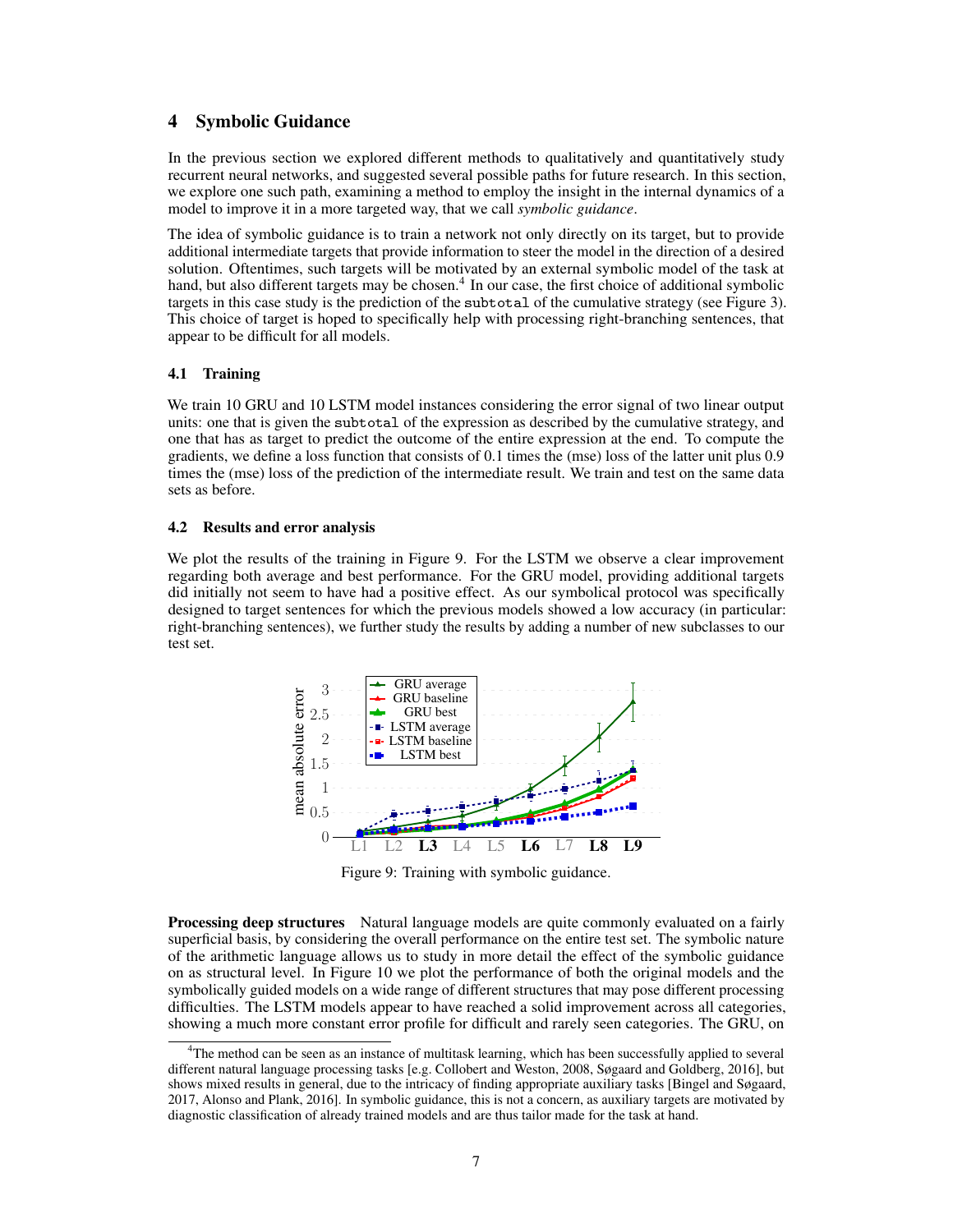the other hand, shows an improvement in some categories, while worsening in others. What exactly causes these differences is unclear from only these experiments, but it raises an important point of consideration: if LSTM and GRU models tend to have a preference for different types of solutions, or have a different susceptibility for symbolic guidance, this may have an impact on how they should be trained, but also on the types of (cognitive) hypotheses that we can infer from them. Further research is required to improve our understanding on this matter. The results also show that the evaluation of models should be treated with care, and that their overall accuracy on a large test set cannot always be taken as a indicative of their behaviour, as models with similar accuracies can be specialised on very different inputs.

<span id="page-7-0"></span>

Figure 10: Error analysis

## 5 What now?

We presented an elaborate analysis of GRU and LSTM networks trained on the task of predicting the outcome of nested arithmetic expressions, which resulted in several interesting conclusions, but also raised many questions for further research. Using diagnostic classification, we revealed the strategy that both GRU and LSTM networks follow when processing such expressions: by keeping track of the operator mode and using this to cumulatively integrate every digit at the moment it is encountered with a preliminary prediction of the solution. By analysing the weights of the diagnostic classifiers, we found that they do so by keeping track of the scope of minuses. For both the best GRU and LSTM model instance, a single unit acts as a flag for *being in the scope of at least one minus*. Diagnosing also the gates, we demonstrated that the knowledge contained in the gates is more distributed, and concerns aspects of the strategy that are related to processing rather than memory. Lastly, we showed that knowledge about the internal dynamics can be leveraged by using symbolic guidance, in which symbolic targets are used to help networks to learn a strategy that they are already inclined to follow.

Throughout the paper, we provided several suggestions for further research, such as continuing with the analysis of the gates of GRU and LSTM models, comparing the susceptibility of GRUs and LSTMs to symbolic guidance, and using diagnostic classification to find appropriate additional targets to improve model performance. One future path that we consider particularly promising is using diagnostic classifiers to address catastrophic forgetting, a substantial problem of neural networks that we already briefly touched upon. Catastrophic forgetting refers to the incapability of neural networks to do compositional skill learning: Whenever a trained neural network is presented with a new task, it seems to inevitably overwrite any previously learned information or skills. A promising approach to solve this problem is to selectively allow learning on specific weights that are important for certain tasks [see e.g. [Kirkpatrick et al., 2017,](#page-8-13) [Lee et al., 2017\]](#page-8-14), but this still requires knowledge on which weights map are specialised for which task. It is here exactly that we see a possibility for diagnostic classifiers, that can help to detect where and how specific functions are encoded.

While in this exploratory paper we found no space to address also the automation of the use of diagnostic classifiers, further research could focus on embedding them in meta-systems which automatically search for optimal neural network configurations.